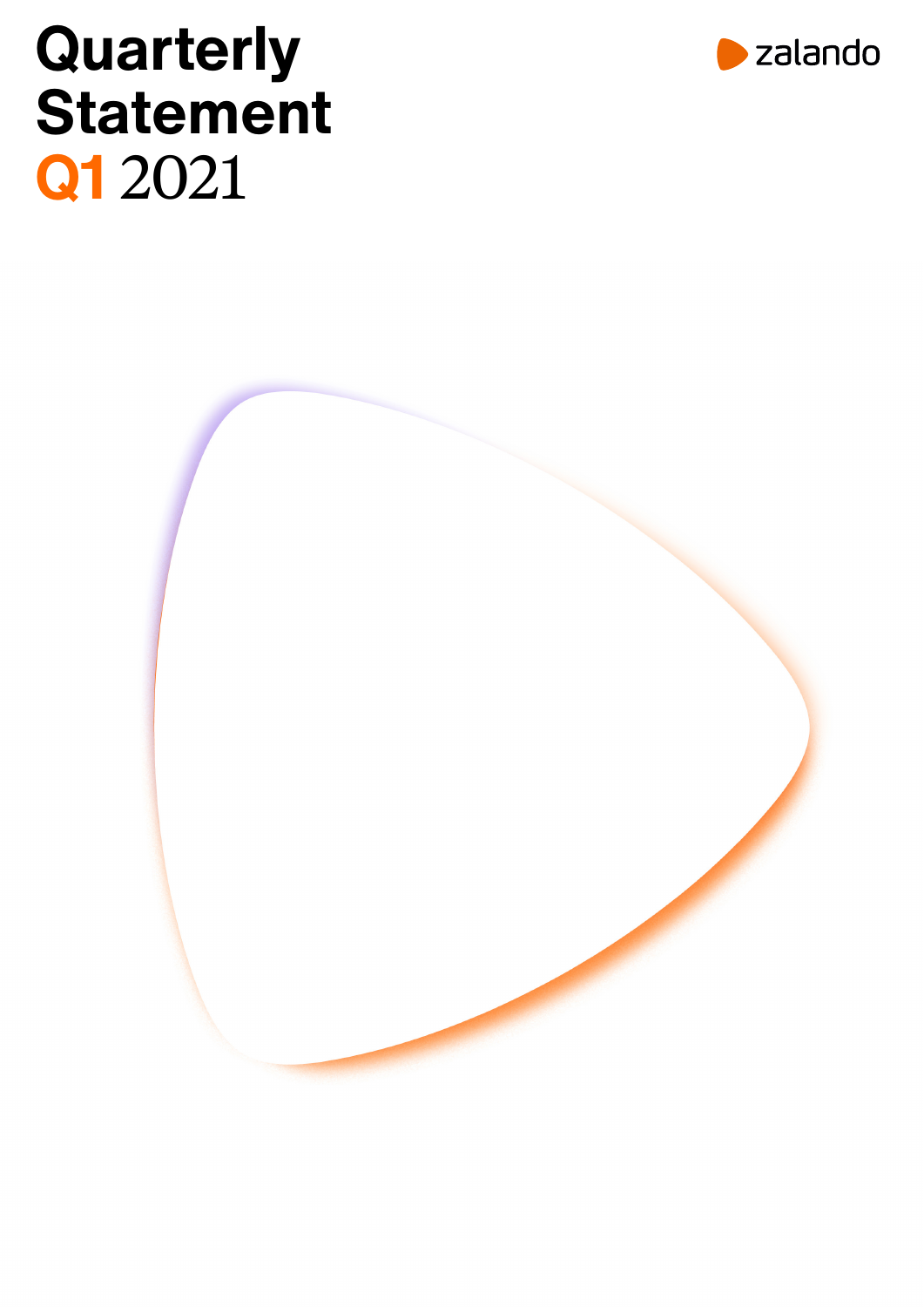## **Zalando at a Glance**

Key Figures

|                                                | Jan 1 - Mar 31, 2021 | Jan 1 - Mar 31, 2020 | Change             |
|------------------------------------------------|----------------------|----------------------|--------------------|
| Group key performance indicators               |                      |                      |                    |
| Site visits* (in millions)                     | 1,708.0              | 1,137.5              | 50.2%              |
| Mobile visit share* (as a %)                   | 87.3                 | 84.6                 | 2.7 <sub>pp</sub>  |
| Active customers (in millions)                 | 41.8                 | 31.9                 | 30.9%              |
| Number of orders (in millions)                 | 56.0                 | 37.0                 | 51.1%              |
| Average orders per active customer (LTM**)     | 4.9                  | 4.7                  | 3.7%               |
| Average basket size (LTM**, in EUR)            | 57.9                 | 56.3                 | 2.7%               |
| <b>Results of operations</b>                   |                      |                      |                    |
| Gross merchandise volume*** (GMV) (in EUR m)   | 3,154.2              | 2,027.2              | 55.6%              |
| Revenue (in EUR m)                             | 2,237.8              | 1,524.2              | 46.8%              |
| EBIT (in EUR m)                                | 78.6                 | $-113.1$             | 169.5%             |
| EBIT (as % of revenue)                         | 3.5                  | $-7.4$               | 10.9 <sub>pp</sub> |
| Adjusted EBIT (in EUR m)                       | 93.3                 | $-98.6$              | 194.6%             |
| Adjusted EBIT (as % of revenue)                | 4.2                  | $-6.5$               | 10.6 <sub>pp</sub> |
| EBITDA (in EUR m)                              | 131.8                | $-62.5$              | 311.0%             |
| EBITDA (as % of revenue)                       | 5.9                  | $-4.1$               | 10.0 <sub>pp</sub> |
| Adjusted EBITDA (in EUR m)                     | 146.6                | $-48.0$              | 405.2%             |
| Adjusted EBITDA (as % of revenue)              | 6.6                  | $-3.2$               | 9.7pp              |
| <b>Financial position</b>                      |                      |                      |                    |
| Net working capital (in EUR m)                 | 87.9                 | $-87.4***$           | 200.6%             |
| Equity ratio (as % of total assets)            | 34.1                 | 33.1****             | 0.9 <sub>pp</sub>  |
| Cash flow from operating activities (in EUR m) | $-102.9$             | $-260.8$             | 60.6%              |
| Cash flow from investing activities (in EUR m) | $-39.8$              | $-41.8$              | 4.7%               |
| Free cash flow (in EUR m)                      | $-142.7$             | $-302.6$             | 52.8%              |
| Capex (in EUR m)                               | $-39.8$              | $-47.8$              | 16.8%              |
| Cash and cash equivalents (in EUR m)           | 2,123.9              | 1,034.0              | 105.4%             |
| Other                                          |                      |                      |                    |
| Employees (as of the reporting date)           | 14,986               | 14,194****           | 5.6%               |
| Basic earnings per share (in EUR)              | 0.14                 | $-0.35$              | 140.0%             |
| Diluted earnings per share (in EUR)            | 0.14                 | $-0.35$              | 140.0%             |

pp = percentage points<br>For an explanation of the performance indicators please refer to the glossary to the annual report 2020 (section 4.3).<br>For an explanation of the performance indicators please refer to the glossary to the time of the customer order.<br>\*\*\*\* As of Dec 31, 2020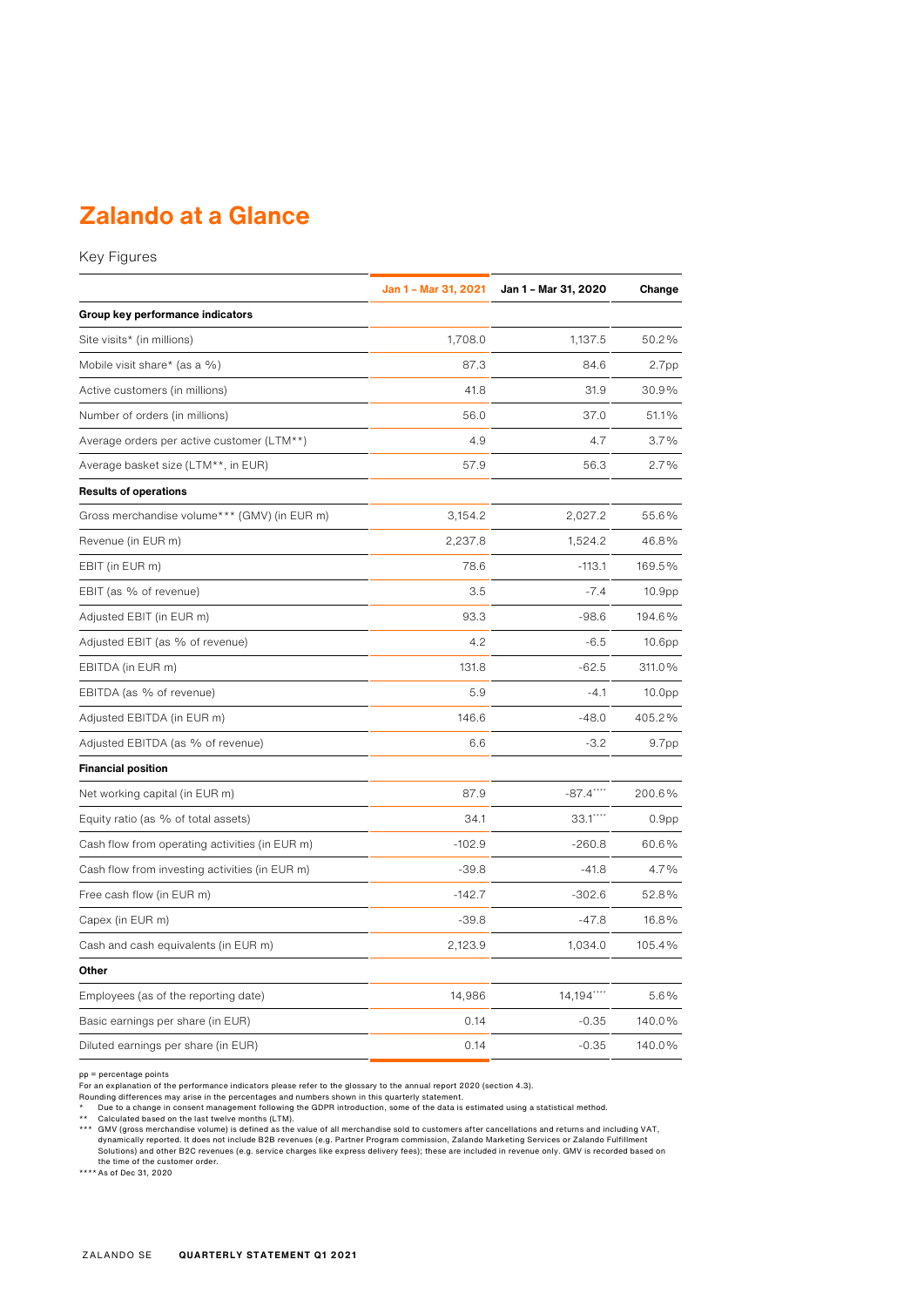The year started off with the strongest year-on-year GMV growth since 2013. GMV and revenue grew by 55.6% and 46.8% respectively compared to the corresponding prior-year period. Strong new customer acquisition and increasing customer engagement drove growth in the first quarter of 2021. In addition, the top-line development in Q1 2020 was particularly weak as the first COVID-19 wave hit performance and hence inflates year-on-year growth. Profitability was buoyed in Q1 2021 above all by improvements along all major cost lines, in particular in the cost of sales and fulfillment cost ratios. We generated an adjusted EBIT of EUR 93.3m and an adjusted EBIT margin of 4.2% (prior-year period: -6.5%).

| IN EUR M                                  | $Jan 1 -$<br><b>Mar 31.</b><br>2021 | As % of<br>revenue | Jan 1 -<br>Mar 31,<br>2020 | As % of<br>revenue | Change            |
|-------------------------------------------|-------------------------------------|--------------------|----------------------------|--------------------|-------------------|
| Revenue                                   | 2,237.8                             | 100.0%             | 1,524.2                    | 100.0%             | 0.0 <sub>pp</sub> |
| Cost of sales                             | $-1,324.8$                          | $-59.2%$           | $-986.2$                   | $-64.7%$           | 5.5pp             |
| <b>Gross profit</b>                       | 913.0                               | 40.8%              | 538.0                      | 35.3%              | 5.5pp             |
| <b>Fulfillment costs</b>                  | $-570.8$                            | $-25.5%$           | $-456.1$                   | $-29.9%$           | 4.4pp             |
| Marketing costs                           | $-173.0$                            | $-7.7%$            | $-123.5$                   | $-8.1%$            | 0.4 <sub>pp</sub> |
| Administrative expenses                   | $-92.1$                             | $-4.1\%$           | $-84.2$                    | $-5.5%$            | 1.4 <sub>pp</sub> |
| Other operating income                    | 2.5                                 | 0.1%               | 14.1                       | $0.9\%$            | $-0.8$ pp         |
| Other operating expenses                  | $-1.0$                              | $0.0\%$            | $-1.3$                     | $-0.1%$            | 0.0 <sub>pp</sub> |
| Earnings before interest and taxes (EBIT) | 78.6                                | 3.5%               | $-113.1$                   | $-7.4%$            | 10.9pp            |

#### Consolidated Income Statement Q1 2021

#### Development of GMV and Revenue

In Q1 2021, Zalando increased GMV by EUR 1,127.1m compared to the prior-year period to EUR 3,154.2m. This corresponds to year-on-year GMV growth of 55.6% and marks the strongest quarter in terms of GMV growth since 2013. We delivered a strong End of Season Sale (EoSS) as well as an early and successful kick-off of the spring/summer 2021 (SS21) season, fueled by the warm weather in the second half of February and continued lockdowns throughout Europe directing consumer demand at digital offerings during the quarter. The resulting new customer acquisitions and higher customer engagement strengthened all our customer KPIs. At the end of Q1 2021, Zalando served 41.8 million active customers compared to 31.9 million active customers as of March 31, 2020, an increase of 30.9%. An all-time high in average orders per active customers was reached with 4.9 (prior-year period: 4.7). The continued strong growth of our Partner Program led to an increased Partner Program share in GMV and also contributed to the increase in GMV overall. The outstanding year-on-year performance is also partly explained by the particularly weak performance in Q1 2020 after the first COVID-19 wave hit Europe, creating a weak baseline. Looking at the two-year GMV CAGR, we achieved 34.2% GMV growth.

Revenue increased by EUR 713.6m compared to the prior-year period to EUR 2,237.8m. This corresponds to year-on-year revenue growth of 46.8%. The increase in GMV was higher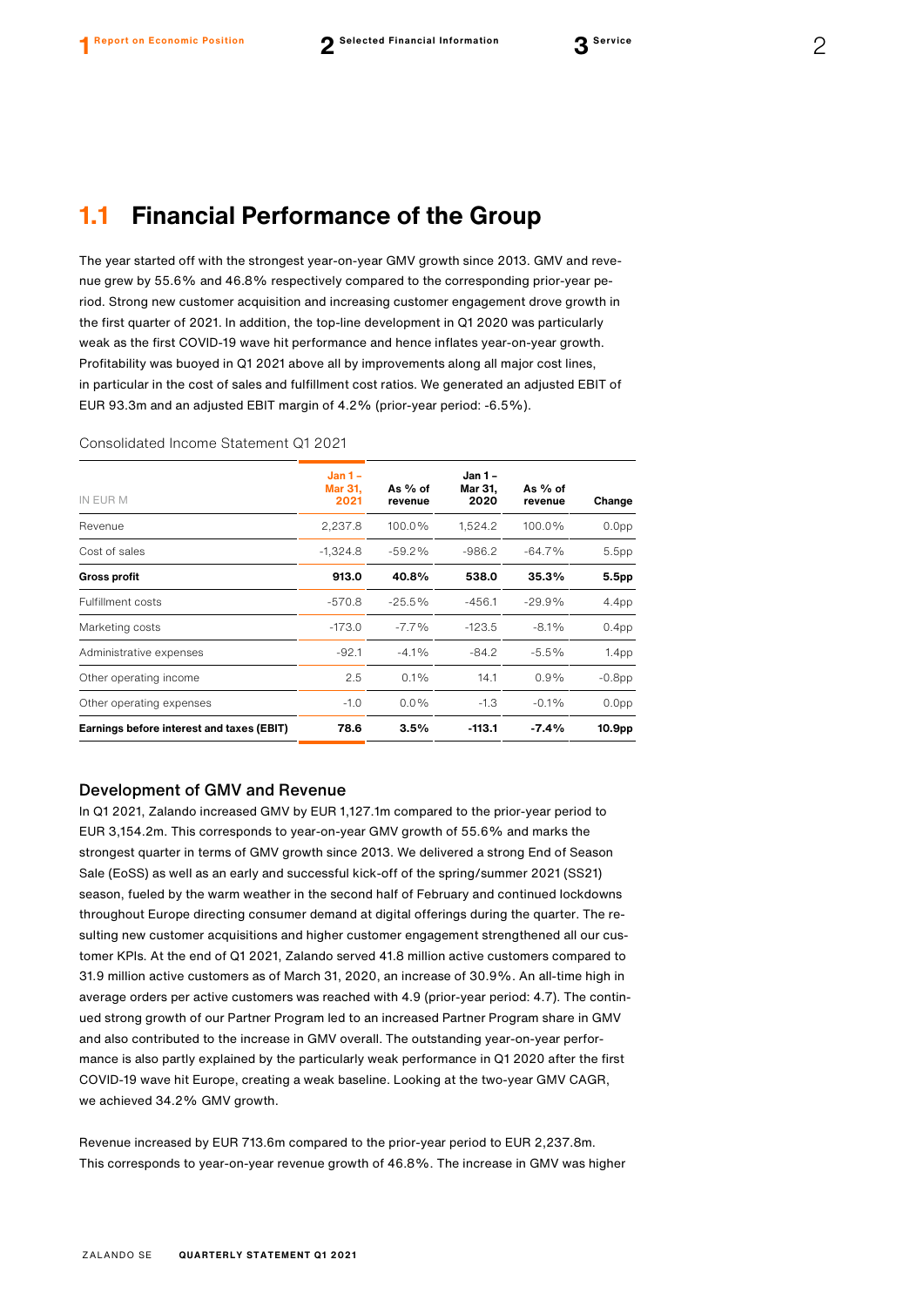than the increase in revenue. This is mainly the result of the strong growth of the Partner Program, which is fully reflected in the GMV metric, while revenue only includes the commission income and service fees from partners.

#### Development of EBIT

The group recorded EBIT of EUR 78.6m in the first quarter of 2021 (prior-year period: EUR -113.1m). The improvement in the EBIT margin of 10.9 percentage points to 3.5% (Q1 2020: -7.4%) was driven by margin improvements in all major cost lines, especially in cost of sales and fulfillment costs.

Cost of sales rose by EUR 338.6m to EUR 1,324.8m, leading to a gross margin improvement of 5.5 percentage points as cost of sales increased less than revenue. The positive development of cost of sales can largely be explained by the exceptional inventory write-down of EUR 40.2m recognized in Q1 2020 as a result of revised sales expectations in response to the dramatic drop in demand at the start of the coronavirus crisis in Europe. Additionally, the gross profit margin benefited from a strong sell-through of fall/winter items 2020 (FW20) and an early start into the spring/summer 2021 (SS21) season as well as the strong Partner Business performance.

Compared to the first quarter of 2020, fulfillment costs as a percentage of revenue improved by 4.4 percentage points. The fulfillment cost ratio largely benefited from higher utilization, driven by the strong business growth as well as lower average return volumes due to a favorable return rate development.

The marketing cost ratio developed favorably, increasing 0.4 percentage points compared to the prior-year period. This was mainly due to strong organic demand and generally high business volume.

Administrative expenses increased from EUR 84.2m in the prior-year period to EUR 92.1m in Q1 2021, decreasing by 1.4 percentage points in proportion to revenue. The ratio improved mainly due to a continued focus on overhead cost efficiency.

#### Adjusted EBIT

In order to assess the operating performance of the business, Zalando's management also considers adjusted EBIT and the adjusted EBIT margin before expenses for equity-settled share-based payments, restructuring costs and non-operating one-time effects. In Q1 2021, Zalando generated an adjusted EBIT of EUR 93.3m (prior year: EUR -98.6m), and an adjusted EBIT margin of 4.2% (prior year: -6.5%). EBIT includes the following expenses from equitysettled share-based payments. More information can be found in the notes to the annual financial statements 2020 (section 3.5.7 (21.)).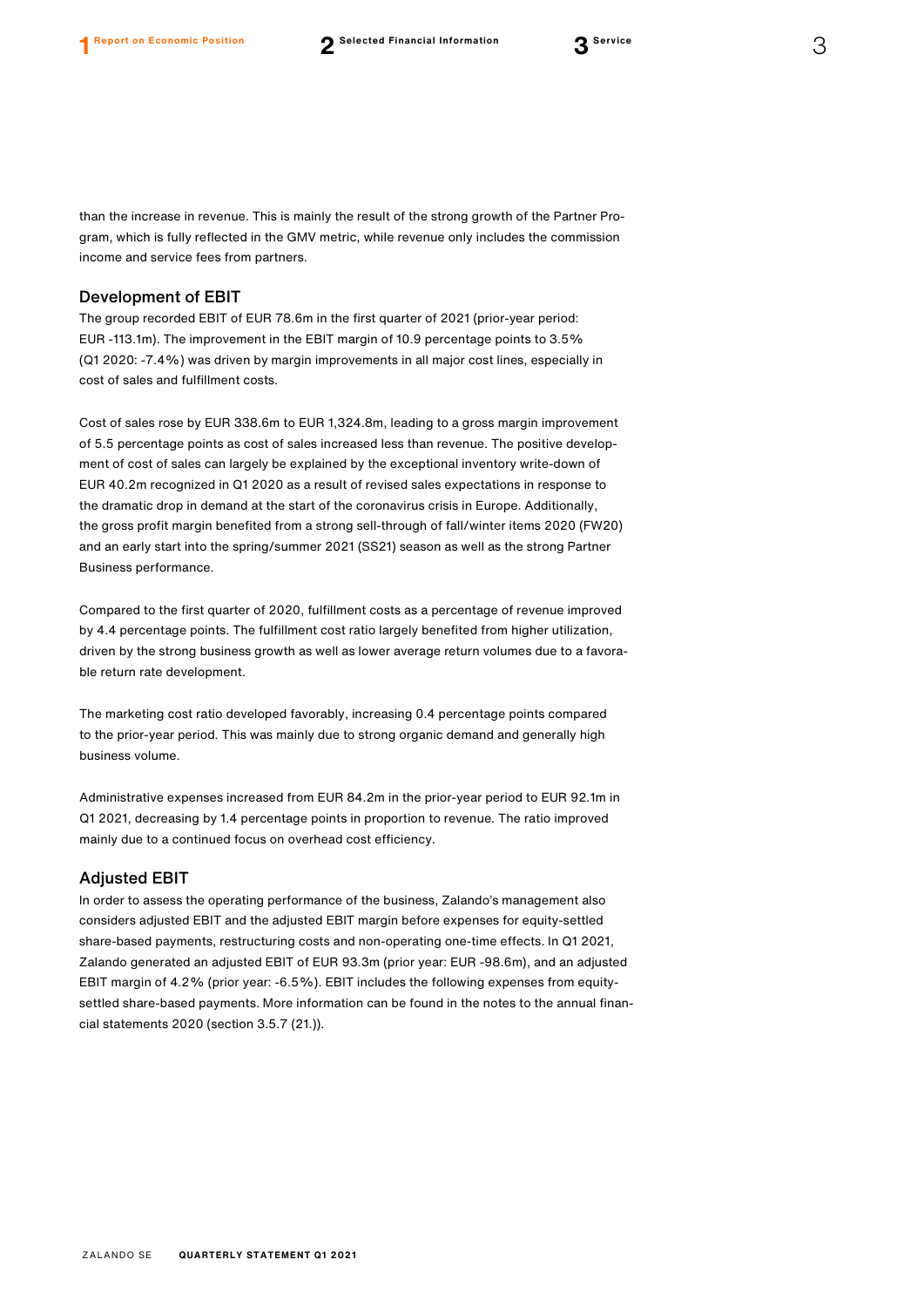| Jan 1 - Mar 31, 2021 | Jan 1 - Mar 31, 2020 | Change |  |
|----------------------|----------------------|--------|--|
| 14.8<br>14.5         |                      | 0.3    |  |
| 1.0                  | 1.0                  | 0.0    |  |
| 2.7                  | 2.7                  | 0.0    |  |
| 0.4                  | 0.7                  | $-0.3$ |  |
| 2.3                  | 2.0                  | 0.3    |  |
| 11.1                 | 10.8                 | 0.3    |  |
|                      |                      |        |  |

As in the first quarter of 2020, EBIT in Q1 2021 contains no restructuring costs or non-operating one-time effects.

### **1.2 Results by Segment**

The condensed segment results for Q1 2021 highlight the strong performance of the Fashion Store segment and the continuous growth in the Offprice segment.

#### Segment Results of the Group Q1 2021

| IN EUR M                                     | <b>Fashion</b><br><b>Store</b> | <b>Offprice</b> | All other<br>segments | Total   | Recon-<br>ciliation | <b>Total</b><br><b>Group</b> |
|----------------------------------------------|--------------------------------|-----------------|-----------------------|---------|---------------------|------------------------------|
| Revenue                                      | 2,009.2                        | 317.9           | 58.7                  | 2,385.8 | $-148.0$            | 2,237.8                      |
| thereof intersegment<br>revenue              | 134.6                          | 0.2             | 13.6                  | 148.4   | $-148.4$            | 0.0                          |
| Earnings before interest<br>and taxes (EBIT) | 53.6                           | 24.0            | $-0.4$                | 77.1    | 1.4                 | 78.5                         |
| Adjusted EBIT                                | 65.6                           | 25.9            | 0.4                   | 91.9    | 1.4                 | 93.3                         |

#### Segment Results of the Group Q1 2020

| IN EUR M                                     | <b>Fashion</b><br><b>Store</b> | <b>Offprice</b> | All other<br>segments | <b>Total</b> | Recon-<br>ciliation | <b>Total</b><br><b>Group</b> |
|----------------------------------------------|--------------------------------|-----------------|-----------------------|--------------|---------------------|------------------------------|
| Revenue                                      | 1,391.6                        | 184.7           | 37.4                  | 1.613.8      | $-89.6$             | 1.524.2                      |
| thereof intersegment<br>revenue              | 81.3                           | 0.0             | 8.3                   | 89.6         | $-89.6$             | 0.0                          |
| Earnings before interest<br>and taxes (EBIT) | $-111.7$                       | 6.2             | $-7.6$                | $-113.1$     | 0.0                 | $-113.1$                     |
| Adjusted EBIT                                | $-99.6$                        | 7.8             | $-6.8$                | $-98.6$      | 0.0                 | $-98.6$                      |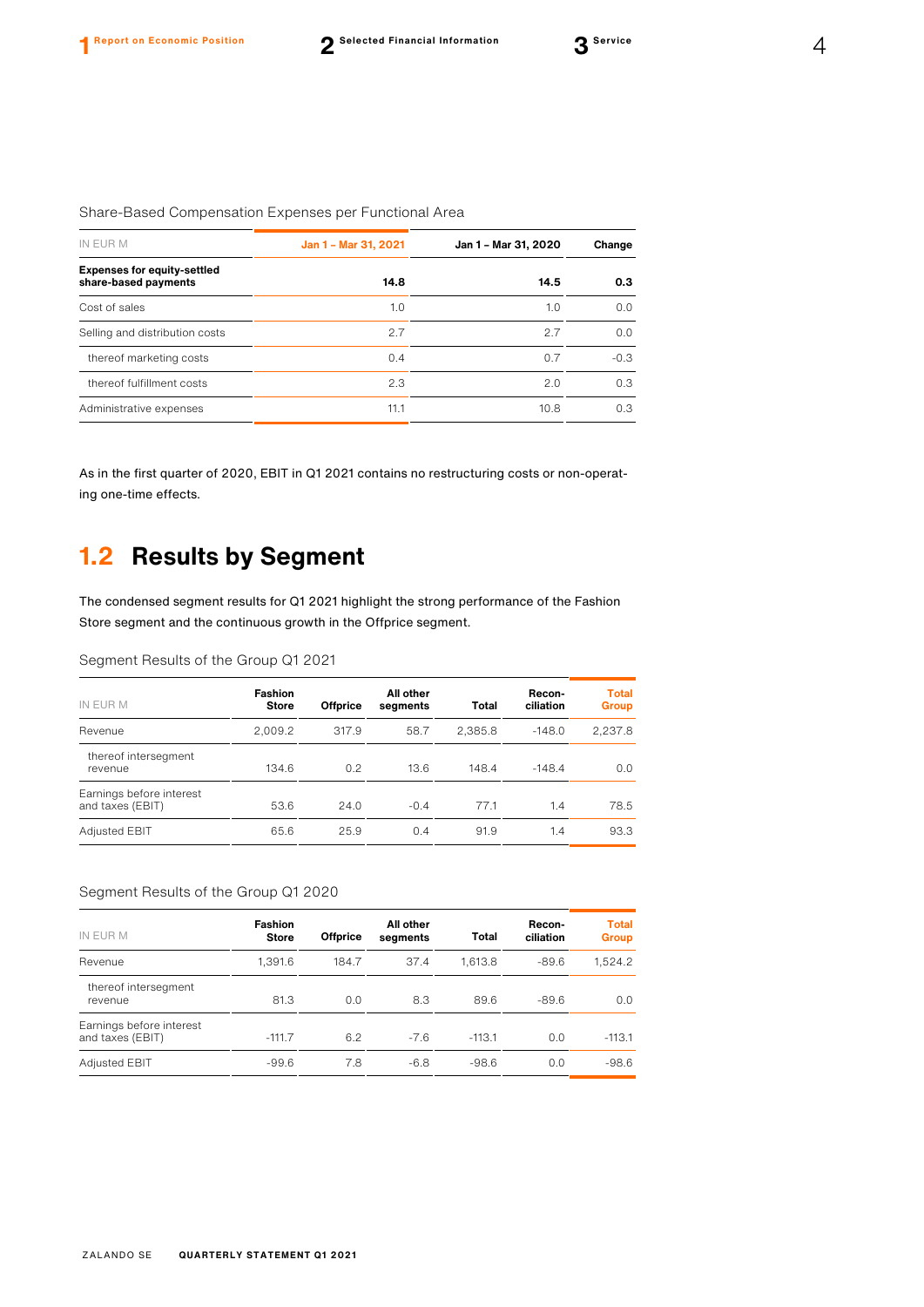Financial information for the Fashion Store segment, including intersegment transactions, breaks down into the regions DACH and Rest of Europe as follows:

#### Fashion Store Results by Region Q1 2021

| IN EUR M                                  | <b>DACH</b> | <b>Rest of Europe</b> | <b>Fashion Store</b> |
|-------------------------------------------|-------------|-----------------------|----------------------|
| Revenue                                   | 921.0       | 1.088.3               | 2,009.2              |
| thereof intersegment revenue              | 68.9        | 65.6                  | 134.6                |
| Earnings before interest and taxes (EBIT) | 78.0        | $-24.3$               | 53.6                 |
| <b>Adjusted EBIT</b>                      | 83.0        | $-17.5$               | 65.6                 |
|                                           |             |                       |                      |

#### Fashion Store Results by Region Q1 2020

| IN EUR M                                  | <b>DACH</b> | <b>Rest of Europe</b> | <b>Fashion Store</b> |
|-------------------------------------------|-------------|-----------------------|----------------------|
| Revenue                                   | 663.6       | 728.0                 | 1.391.6              |
| thereof intersegment revenue              | 39.7        | 41.7                  | 81.3                 |
| Earnings before interest and taxes (EBIT) | $-17.7$     | $-94.0$               | $-111.7$             |
| <b>Adjusted EBIT</b>                      | $-11.6$     | $-88.0$               | $-99.6$              |

Revenue grew by 44.4% in the Fashion Store segment in Q1 2021. The positive development was mainly attributable to a significant increase in the number of orders, benefiting from strong new customer acquisitions and strong existing customer base. Furthermore, the growth performance in Q1 2020 was negatively impacted by the start of the coronavirus crisis, creating an inflating effect on year-on-year growth in Q1 2021. Profitability was strong in the Fashion Store segment with an EBIT margin of 2.7% in Q1 2021, equivalent to an increase by 10.7 percentage points compared to the prior-year period. All cost lines developed favorably in comparison to the prior-year period, in particular cost of sales and fulfillment cost ratios. The improvement in the cost of sales ratio and gross profit margin respectively, is largely driven by the fact that no exceptional inventory write-downs were recognized during Q1 2021. The uncertainties created by the start of the coronavirus crisis led to revised sales expectations in Q1 2020. Furthermore, strong sell-through rates of FW20 and SS21 items as well as a strong Partner Program performance positively impacted the gross profit margin. Fulfillment costs in relation to revenue improved on the back of the high utilization of our logistics infrastructure and favorable developments in the return rate during the first quarter of 2021.

The Offprice segment was able to maintain its strong performance with revenue growth of 72.1% year-on-year. The business of Zalando Lounge continued its steady growth trajectory, with the tailwind created by lockdown measures, and consumers' continued attraction to deals and discounts. The positive performance was to a small degree offset by the deterioration in growth of our Zalando Outlets business, which suffered from mandatory store closures as a result of the government-imposed confinement measures for most of the quarter. In total, the Offprice segment recorded an EBIT of EUR 24.0m, with the EBIT margin increasing from 3.4% in the prior-year period to 7.5% in Q1 2021. The main drivers being efficiency gains from successfully insourcing Zalando Lounge logistics operations and the shift of marketing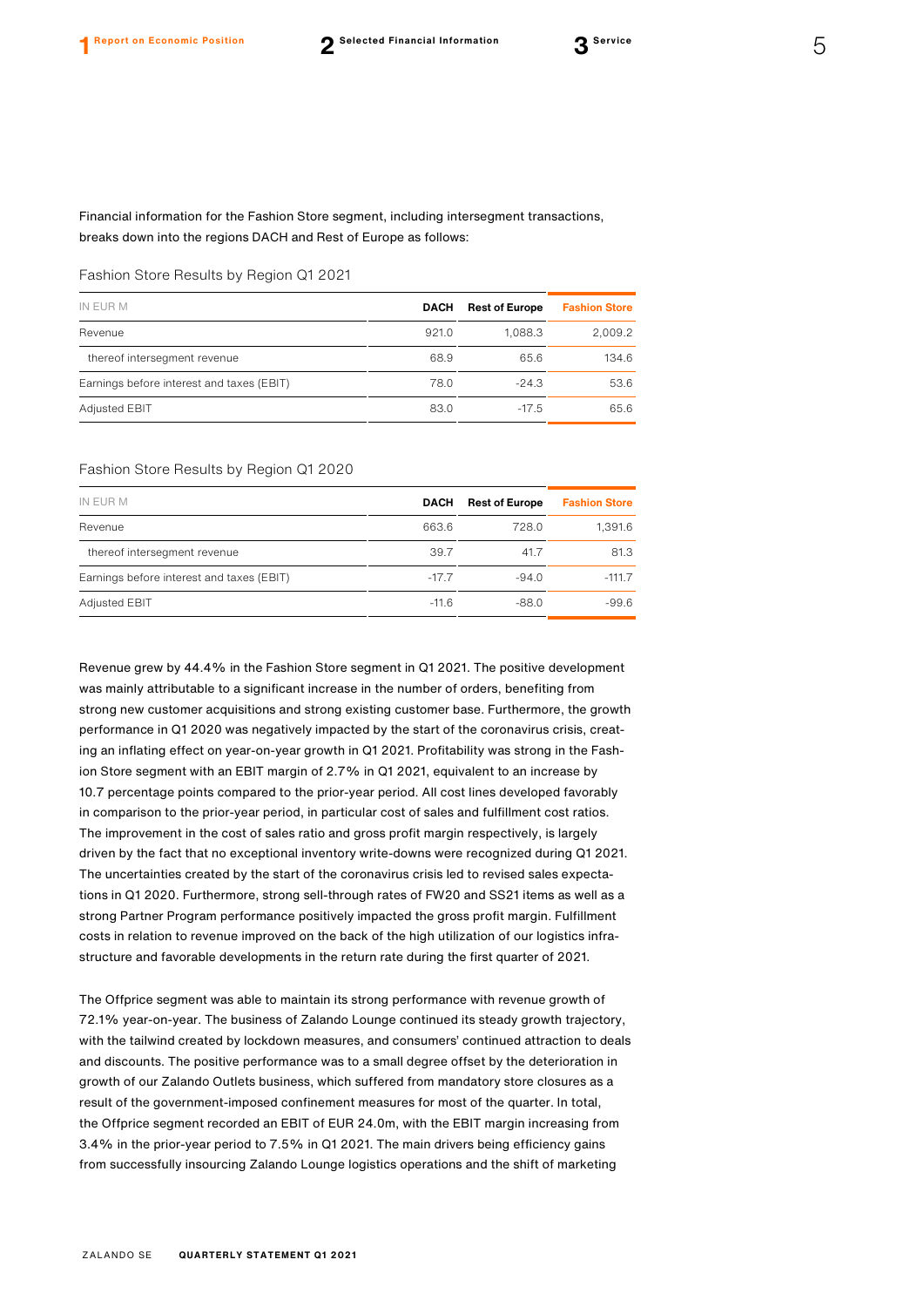costs to Q2 2021. These were, however, partly offset by the negative effect of the relatively lower sales volume of the Zalando Outlets on the gross profit margin.

In all other segments, revenue increased by 57.0%, primarily driven by the strong performance of ZMS as partners increasingly invested more in branding campaigns year on year, as well as solid revenue growth seen for our integration businesses. All other segments recorded an increase in EBIT margin of 19.6 percentage points, resulting in an EBIT margin of -0.8% in Q1 2021, benefiting largely from the strong top-line performance.

### Adjusted EBIT

EBIT comprises the following expenses from equity-settled share-based payments:

Share-Based Compensation Expenses per Segment

| IN EUR M                                                   | $Jan 1 -$<br>Mar 31, 2021 | <b>Jan 1-</b><br>Mar 31, 2020 | Change |  |
|------------------------------------------------------------|---------------------------|-------------------------------|--------|--|
| <b>Equity-settled share-based</b><br>compensation expenses | 14.8                      | 14.5                          | 0.3    |  |
| <b>Fashion Store</b>                                       | 12.0                      | 12.1                          | $-0.2$ |  |
| Offprice                                                   | 1.9                       | 1.5                           | 0.4    |  |
| All other segments                                         | 0.9                       | 0.8                           | 0.1    |  |

The development in adjusted EBIT resulted exclusively from the drivers described for unadjusted EBIT above. As in Q1 2020, no restructuring or non-operating one-time effects were recorded during the first three months of 2021.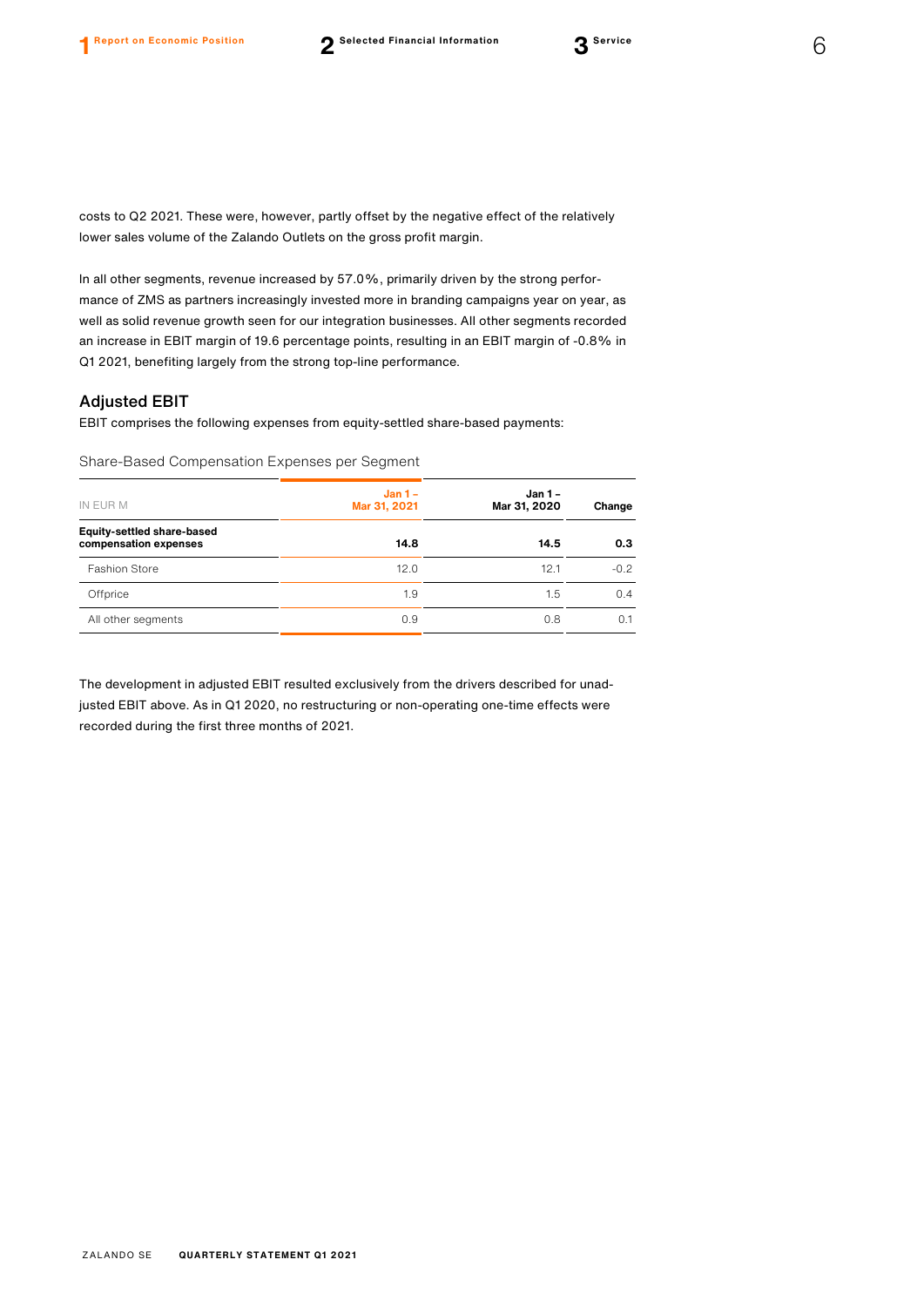### **1.3 Cash Flows**

The liquidity and financial development of the Zalando group are presented in the following condensed statement of cash flows:

Condensed Statement of Cash Flows

| IN EUR M                                                                | Jan 1 - Mar 31, 2021 | Jan 1 - Mar 31, 2020<br>$-260.8$ |  |
|-------------------------------------------------------------------------|----------------------|----------------------------------|--|
| Cash flow from operating activities                                     | $-102.9$             |                                  |  |
| Cash flow from investing activities                                     | $-39.8$              | $-41.8$                          |  |
| Cash flow from financing activities                                     | $-378.1$             | 359.6                            |  |
| Change in cash and cash equivalents                                     | $-520.8$             | 57.0                             |  |
| Exchange-rate related and other changes<br>in cash and cash equivalents | 0.6                  | 0.5                              |  |
| Cash and cash equivalents at the beginning<br>of the period             | 2.644.0              | 976.5                            |  |
| Cash and cash equivalents as of March 31                                | 2.123.9              | 1.034.0                          |  |

In the first quarter of 2021, Zalando generated a negative cash flow from operating activities of EUR -102.9m (prior year: EUR -260.8m). The negative operating cash flow in Q1 2021 was driven by a strong increase in inventories due to inbounds of the spring/summer collection, which was partly offset by an increase in trade payables driven by year-over-year increase in merchandise payables and a continued strong Partner Program Performance. The increase compared to the prior-year period of EUR 158.0m was mainly the result of significantly higher net income in Q1 2021.

Cash outflow from investing activities is mainly impacted by capex, being the sum of the payments for investments in property, plant and equipment and intangible assets, amounting to EUR 39.8m (prior year: EUR 47.8m). Capital expenditures focused on internally developed software as well as investments in the logistics infrastructure relating primarily to the fulfillment centers in Rotterdam (Bleiswijk), the Netherlands, Erfurt, Germany and Verona (Nogarole Rocca), Italy.

As a result, free cash flow improved by EUR 159.9m from EUR -302.6m to EUR -142.7m compared to the prior year.

In Q1 2021, Zalando repaid the revolving credit facility drawn in Q1 2020, resulting in cash outflows from financing activities of EUR 375.0m. Furthermore, cash flow from financing activities includes cash outflows for the repayment of the principal portion of lease liabilities of EUR 17.6m (prior year: EUR 15.3m) and strike price payments received from the exercise of employee stock options of EUR 14.5m (prior year: EUR 0.6m).

Overall, cash and cash equivalents decreased by EUR 520.2m during the first quarter of 2021, resulting in Zalando carrying cash and cash equivalents of EUR 2,123.9m as of March 31, 2021. The current cash position enables us to invest through the cycle.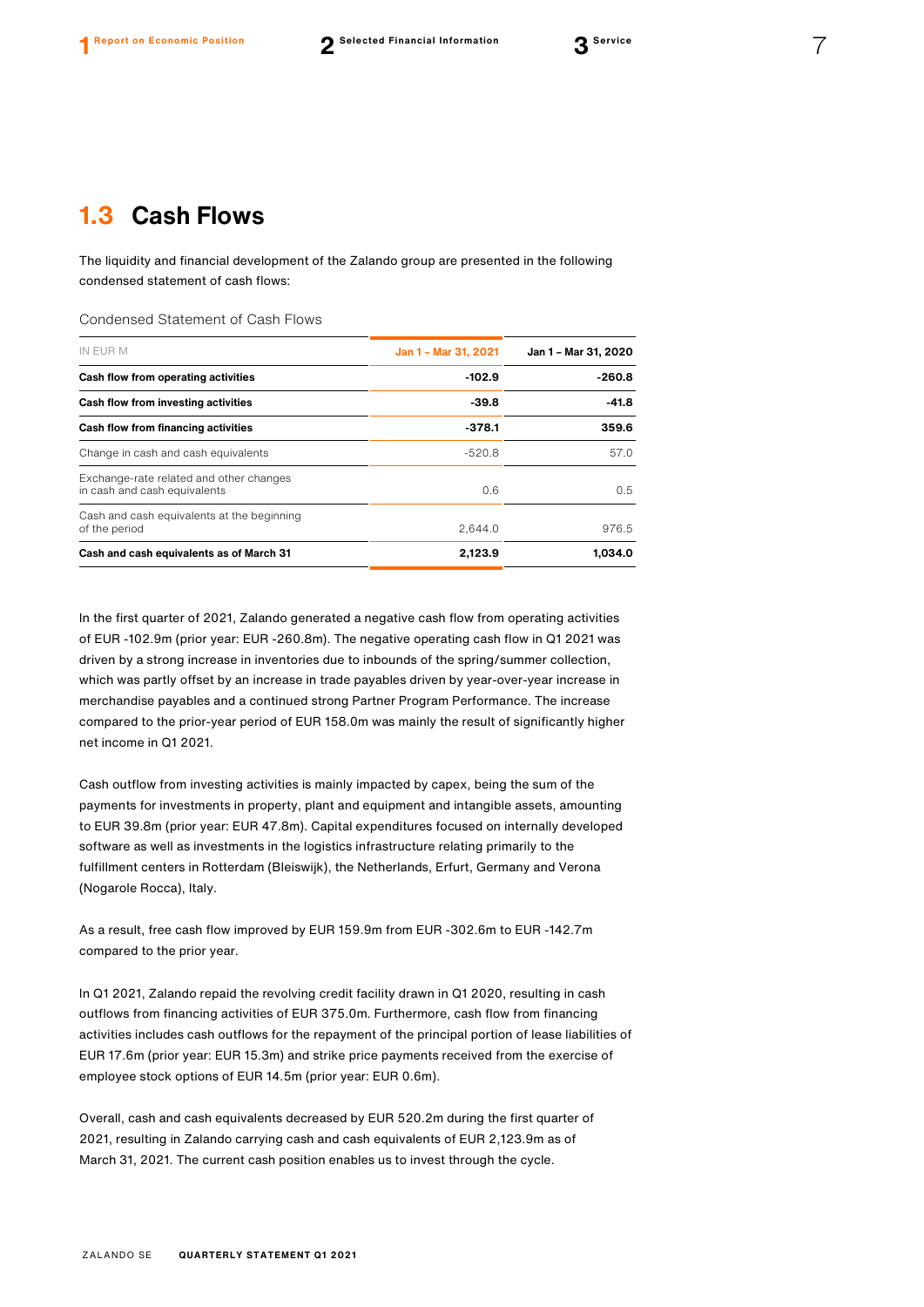### **1.4 Financial Position**

The group's financial position is shown in the following condensed statement of financial position:

Assets

| IN EUR M            | Mar 31, 2021 |           | Dec 31, 2020 |           | Change   |          |
|---------------------|--------------|-----------|--------------|-----------|----------|----------|
| Non-current assets  | 1.746.9      | 26.7%     | 1.560.0      | $24.0\%$  | 186.9    | $12.0\%$ |
| Current assets      | 4.807.2      | 73.3%     | 4.934.8      | 76.0%     | $-127.6$ | $-2.6%$  |
| <b>Total assets</b> | 6.554.1      | $100.0\%$ | 6.494.8      | $100.0\%$ | 59.3     | $0.9\%$  |

#### Equity and Liabilities

| IN EUR M                            | Mar 31, 2021 |        | Dec 31, 2020 |        | Change   |         |
|-------------------------------------|--------------|--------|--------------|--------|----------|---------|
| Equity                              | 2.232.9      | 34.1%  | 2.151.1      | 33.1%  | 81.8     | $3.8\%$ |
| Non-current liabilities             | 1.584.3      | 24.2%  | 1.404.2      | 21.6%  | 180.1    | 12.8%   |
| Current liabilities                 | 2.736.9      | 41.8%  | 2.939.5      | 45.3%  | $-202.6$ | $-6.9%$ |
| <b>Total equity and liabilities</b> | 6.554.1      | 100.0% | 6.494.8      | 100.0% | 59.3     | 0.9%    |

In the first quarter of 2021, Zalando's total assets increased by 0.9% to EUR 6,554.1m. The statement of financial position is dominated by working capital, cash and cash equivalents as well as equity.

During the first quarter, additions to intangible assets amounted to EUR 23.2m (prior year: EUR 19.1m) while additions to property, plant and equipment totaled EUR 17.5m (prior year: EUR 13.0m).

Right-of-use assets have a carrying amount of EUR 659.6m as of March 31, 2021. The increase of EUR 179.7m mainly relates to the commencement of new lease contracts for an office building in Berlin, Germany, a warehouse in Rotterdam (Bleiswijk), the Netherlands and two outlets in Constance and Düsseldorf, Germany in accordance with IFRS 16.

Inventories mainly comprise goods required for Zalando's wholesale business. The 29.2% increase in inventories to EUR 1,759.1m predominantly reflects the increased business volume combined with rising stock inbound levels.

Equity increased from EUR 2,151.1m to EUR 2,232.9m in the first three months of the fiscal year. The EUR 81.8m increase primarily stems from the positive net income for the quarter, from share-based compensation and from exercise price payments received for employee stock option exercises. Thus, the equity ratio increased from 33.1% at the beginning of the year to 34.1% as of March 31, 2021.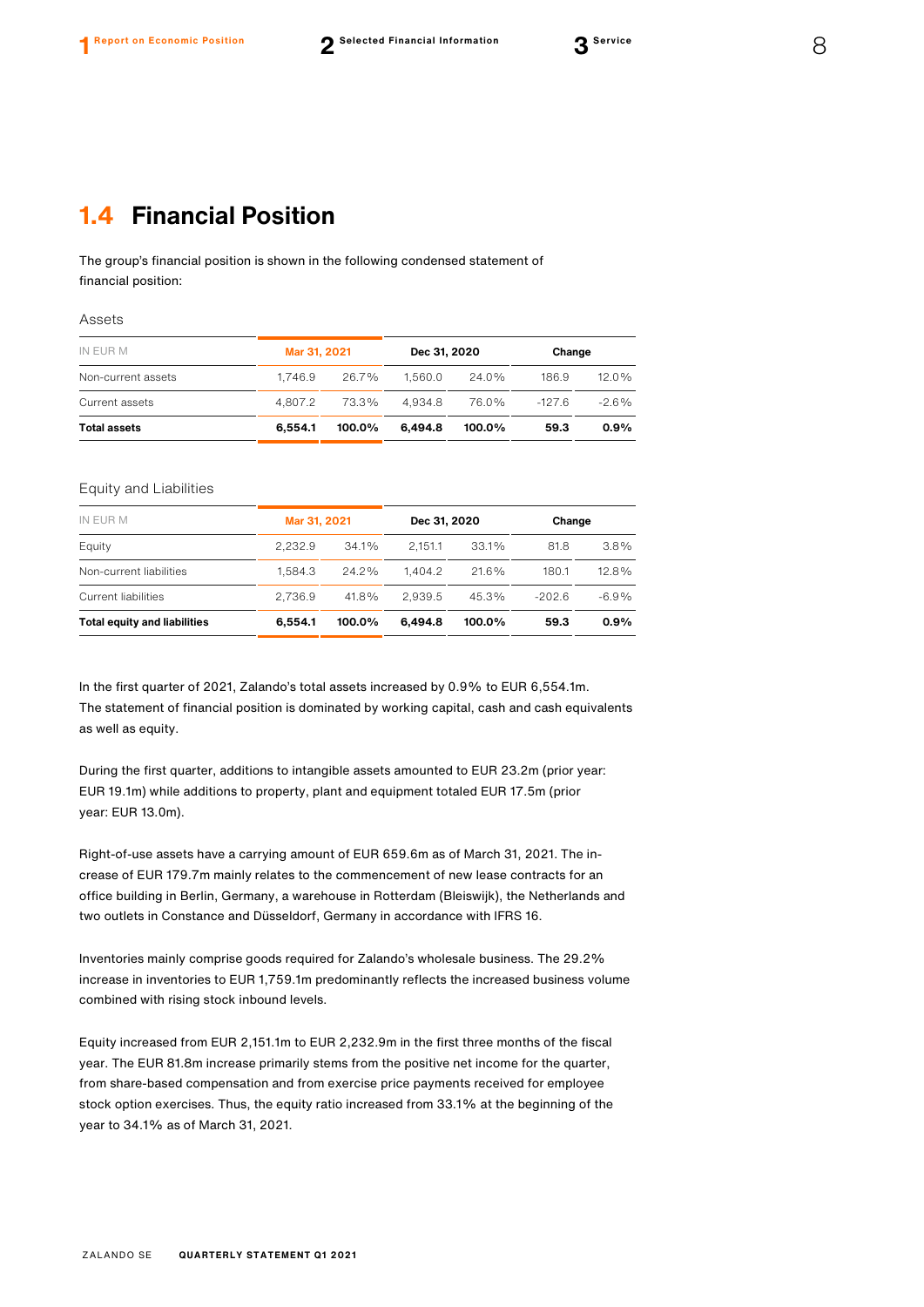Lease liabilities of EUR 699.8m were recognized as of March 31, 2021, thereof EUR 609.8m non-current, and EUR 90.0m current. They represent the discounted financial obligations resulting from lease contracts. The steep increase of EUR 183.1m results from the new lease contracts in Q1 2021.

Current liabilities decreased by EUR 202.6m to EUR 2,736.9m in the reporting period. This decrease is mainly attributable to current borrowings, which dropped by EUR 375.7m, decreasing from EUR 377.7m to EUR 2.0m in the reporting period, partly offset by an increase in trade payables and similar liabilities. The decrease in current borrowings is driven by the repayment of Zalando's RCF in March 2021.

Under reverse factoring agreements, suppliers' claims against Zalando totaling EUR 464.0m as of March 31, 2021 were transferred to various factoring providers (December 31, 2020: EUR 449.8m). These items were recognized in the statement of financial position under trade payables and similar liabilities.

Net working capital, consisting of inventories and trade and other receivables less trade payables and similar liabilities, rose from EUR -87.4m as of December 31, 2020 to EUR 87.9m as of March 31, 2021. The increase mainly results from the increase in inventories of EUR 397.9m, partly compensated by the increase in trade payables and similar liabilities.

### **1.5 Outlook**

The full year outlook 2021 has changed compared to the outlook contained in the 2020 annual report. On the back of Zalando's strong performance in the first months of 2021 and the accelerated platform transition, Zalando upgraded its full year 2021 outlook. The company now expects GMV growth of between 31% and 36%, revenue growth of between 26% to 31% and an adjusted EBIT of EUR 400.0m to EUR 475.0m. Zalando previously expected GMV growth of between 27% to 32%, revenue growth of between 24% to 29% and an adjusted EBIT of EUR 350.0m to EUR 425.0m. The expectations for capital expenditure remain unchanged compared to the guidance provided in the annual report 2020 (2021: EUR 350.0m to EUR 400.0m).

Berlin, May 5, 2021

The Management Board

Robert Gentz **David Schneider** Rubin Ritter James M. Freeman, II David Schröder Dr. Astrid Arndt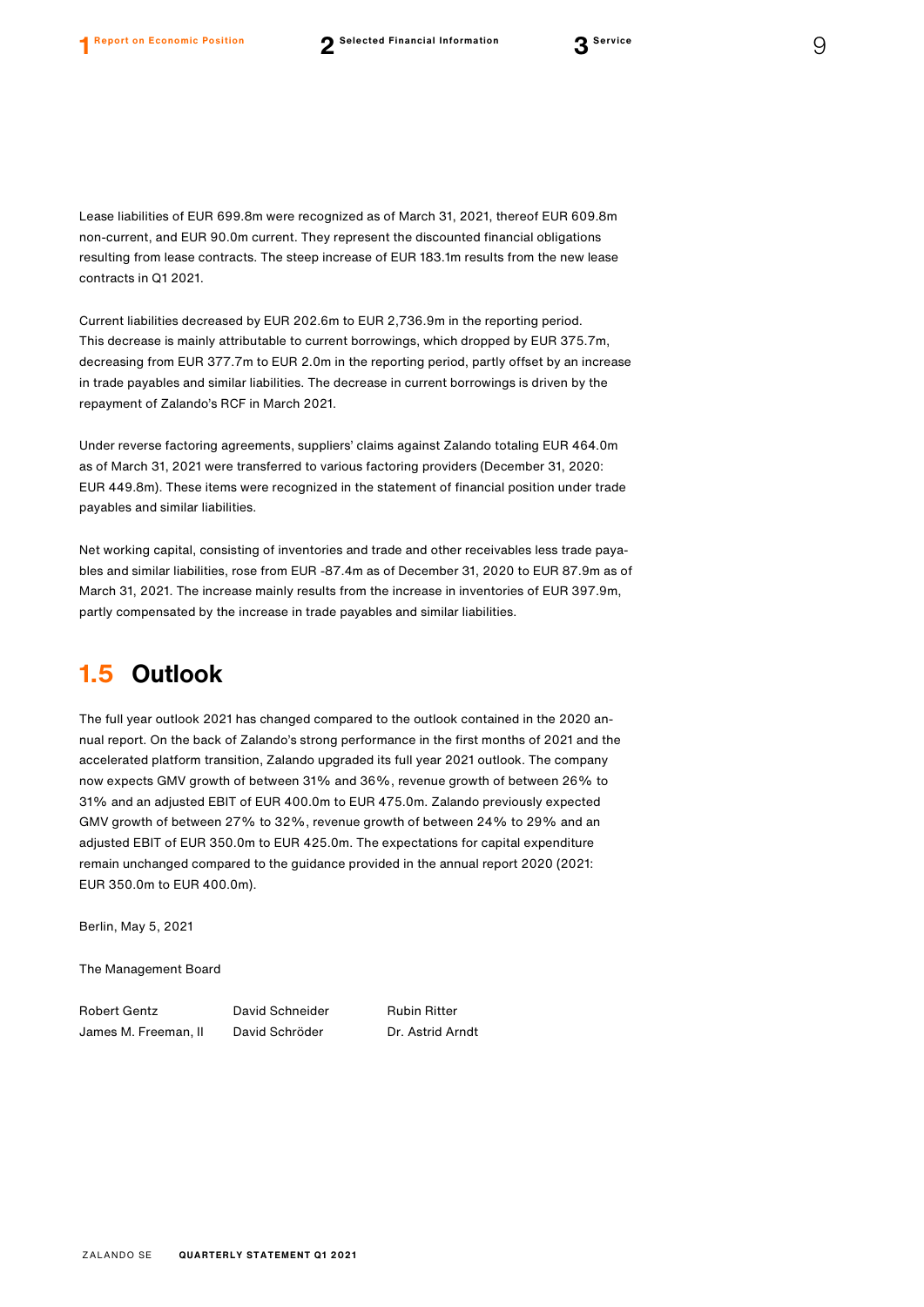### **2.1 Consolidated Income Statement**

Consolidated Income Statement

| IN EUR M                                                         | Jan 1 - Mar 31, 2021 | Jan 1 - Mar 31, 2020 |  |
|------------------------------------------------------------------|----------------------|----------------------|--|
|                                                                  |                      |                      |  |
| Revenue                                                          | 2,237.8              | 1,524.2              |  |
| Cost of sales                                                    | $-1,324.8$           | $-986.2$             |  |
| <b>Gross profit</b>                                              | 913.0                | 538.0                |  |
| <b>Fulfillment costs</b>                                         | $-570.8$             | $-456.1$             |  |
| Marketing costs                                                  | $-173.0$             | $-123.5$             |  |
| Administrative expenses                                          | $-92.1$              | $-84.2$              |  |
| Other operating income                                           | 2.5                  | 14.1                 |  |
| Other operating expenses                                         | $-1.0$               | $-1.3$               |  |
| Earnings before interest and taxes (EBIT)                        | 78.6                 | $-113.1$             |  |
| Interest and similar income                                      | 0.5                  | 1.8                  |  |
| Interest and similar expenses                                    | $-14.7$              | $-9.8$               |  |
| Result of investments accounted for using<br>the equity method   | 0.0                  | 0.1                  |  |
| Other financial result                                           | $-13.3$              | $-12.8$              |  |
| <b>Financial result</b>                                          | $-27.5$              | $-20.7$              |  |
| Earnings before taxes (EBT)                                      | 51.0                 | $-133.8$             |  |
| Income taxes                                                     | $-16.5$              | 47.3                 |  |
| Net income for the period                                        | 34.5                 | $-86.4$              |  |
| thereof net income attributable to<br>shareholders of ZALANDO SE | 34.5                 | $-86.4$              |  |
| thereof net income attributable to<br>non-controlling interests  | 0.0                  | 0.0                  |  |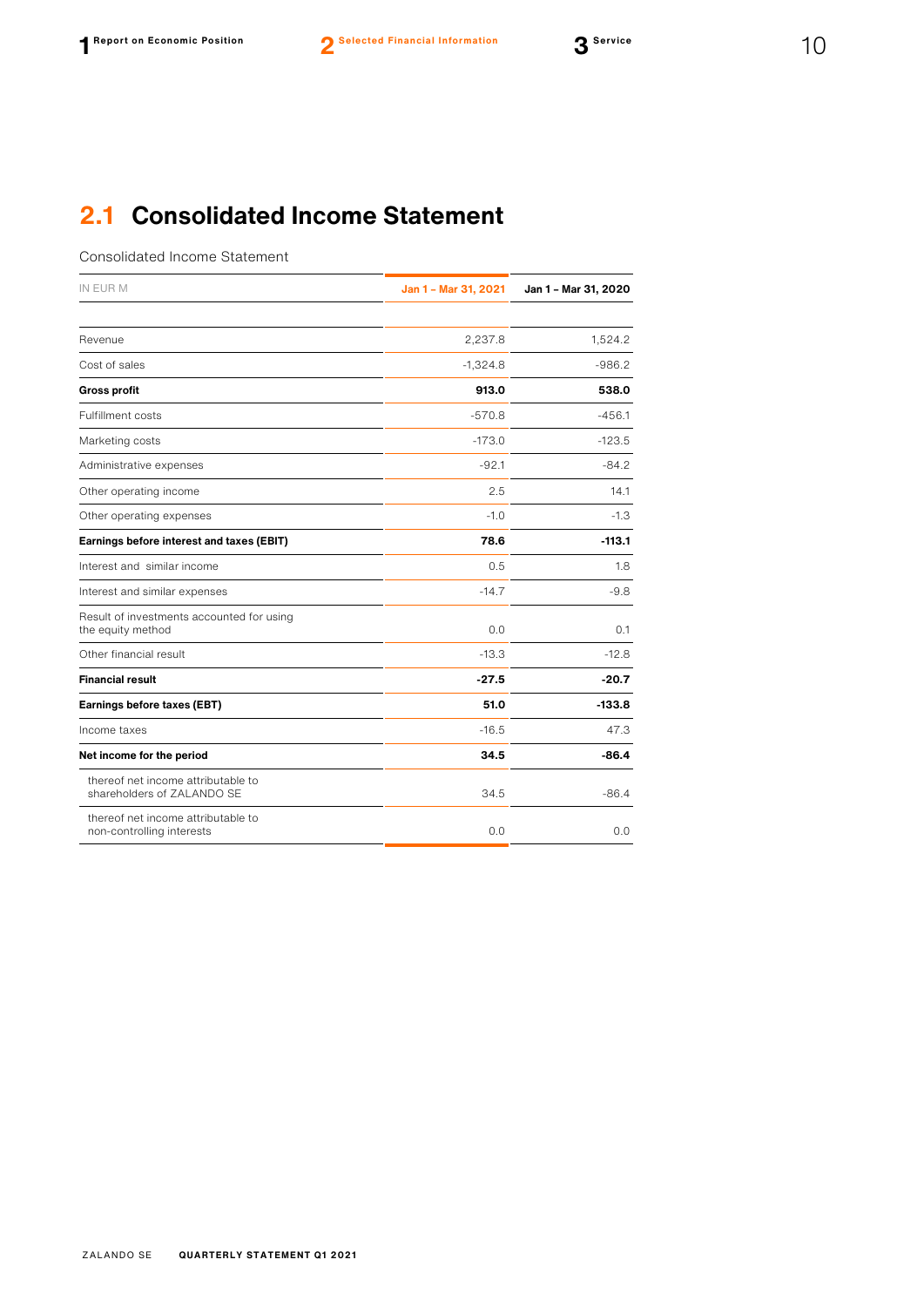### **2.2 Consolidated Statement of Financial Position**

Consolidated Statement of Financial Position – Assets

| IN EUR M                                          | Mar 31, 2021 | Dec 31, 2020 |
|---------------------------------------------------|--------------|--------------|
| <b>Non-current assets</b>                         |              |              |
| Intangible assets                                 | 244.1        | 236.0        |
| Property, plant and equipment                     | 799.9        | 810.1        |
| Financial assets                                  | 22.8         | 11.9         |
| Right-of-use assets                               | 659.6        | 479.8        |
| Deferred tax assets                               | 14.0         | 15.4         |
| Non-financial assets                              | 4.9          | 5.1          |
| Investments accounted for using the equity method | 1.7          | 1.7          |
|                                                   | 1,746.9      | 1,560.0      |
| <b>Current assets</b>                             |              |              |
| Inventories                                       | 1,759.1      | 1,361.2      |
| Trade and other receivables                       | 558.6        | 602.5        |
| Other financial assets                            | 60.6         | 32.0         |
| Other non-financial assets                        | 305.0        | 295.1        |
| Cash and cash equivalents                         | 2,123.9      | 2,644.0      |
|                                                   | 4,807.2      | 4,934.8      |
| <b>Total assets</b>                               | 6,554.1      | 6,494.8      |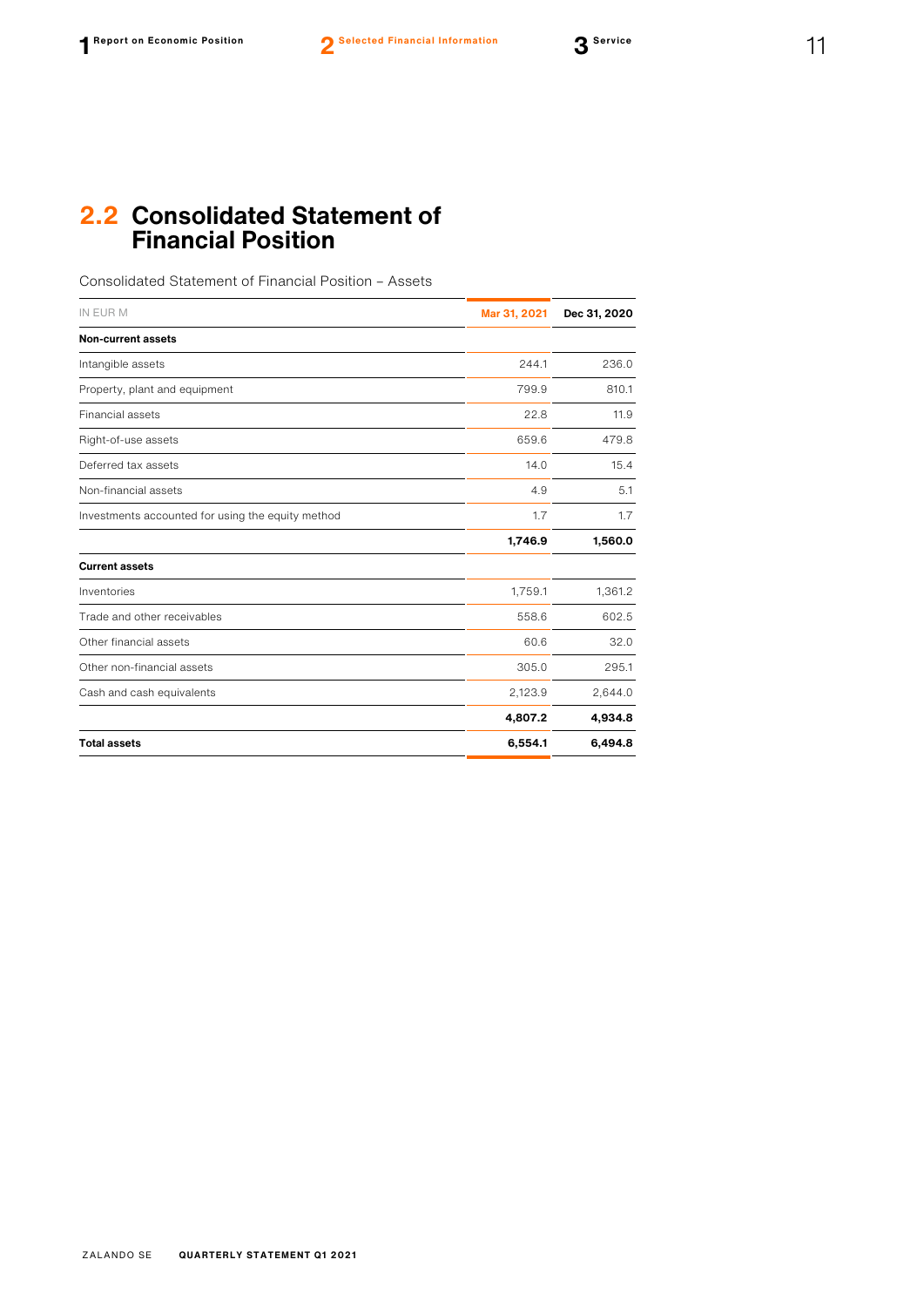### Consolidated Statement of Financial Position – Equity and Liabilities

| IN EUR M                               | Mar 31, 2021 | Dec 31, 2020 |
|----------------------------------------|--------------|--------------|
| <b>Equity</b>                          |              |              |
| Issued capital                         | 259.1        | 253.1        |
| Capital reserves                       | 1,448.1      | 1,428.9      |
| Other reserves                         | 14.5         | $-7.3$       |
| Retained earnings                      | 511.3        | 476.6        |
| Equity of shareholders of ZALANDO SE   | 2,233.1      | 2,151.3      |
| Non-controlling interest               | $-0.2$       | $-0.2$       |
|                                        | 2,232.9      | 2,151.1      |
| <b>Non-current liabilities</b>         |              |              |
| Provisions                             | 46.9         | 47.7         |
| Lease liabilities                      | 609.8        | 443.0        |
| Borrowings                             | 0.0          | 0.0          |
| Convertible bonds                      | 879.0        | 873.7        |
| Other financial liabilities            | 14.2         | 15.6         |
| Other non-financial liabilities        | 4.8          | 5.1          |
| Deferred tax liabilities               | 29.6         | 19.1         |
|                                        | 1,584.3      | 1,404.2      |
| <b>Current liabilities</b>             |              |              |
| Provisions                             | 0.3          | 0.5          |
| Lease liabilities                      | 90.0         | 73.7         |
| Borrowings                             | 2.0          | 377.7        |
| Trade payables and similar liabilities | 2,229.7      | 2,050.5      |
| Prepayments received                   | 46.5         | 47.1         |
| Income tax liabilities                 | 17.0         | 9.6          |
| Other financial liabilities            | 141.9        | 145.6        |
| Other non-financial liabilities        | 209.5        | 234.8        |
|                                        | 2,736.9      | 2,939.5      |
| <b>Total equity and liabilities</b>    | 6,554.1      | 6,494.8      |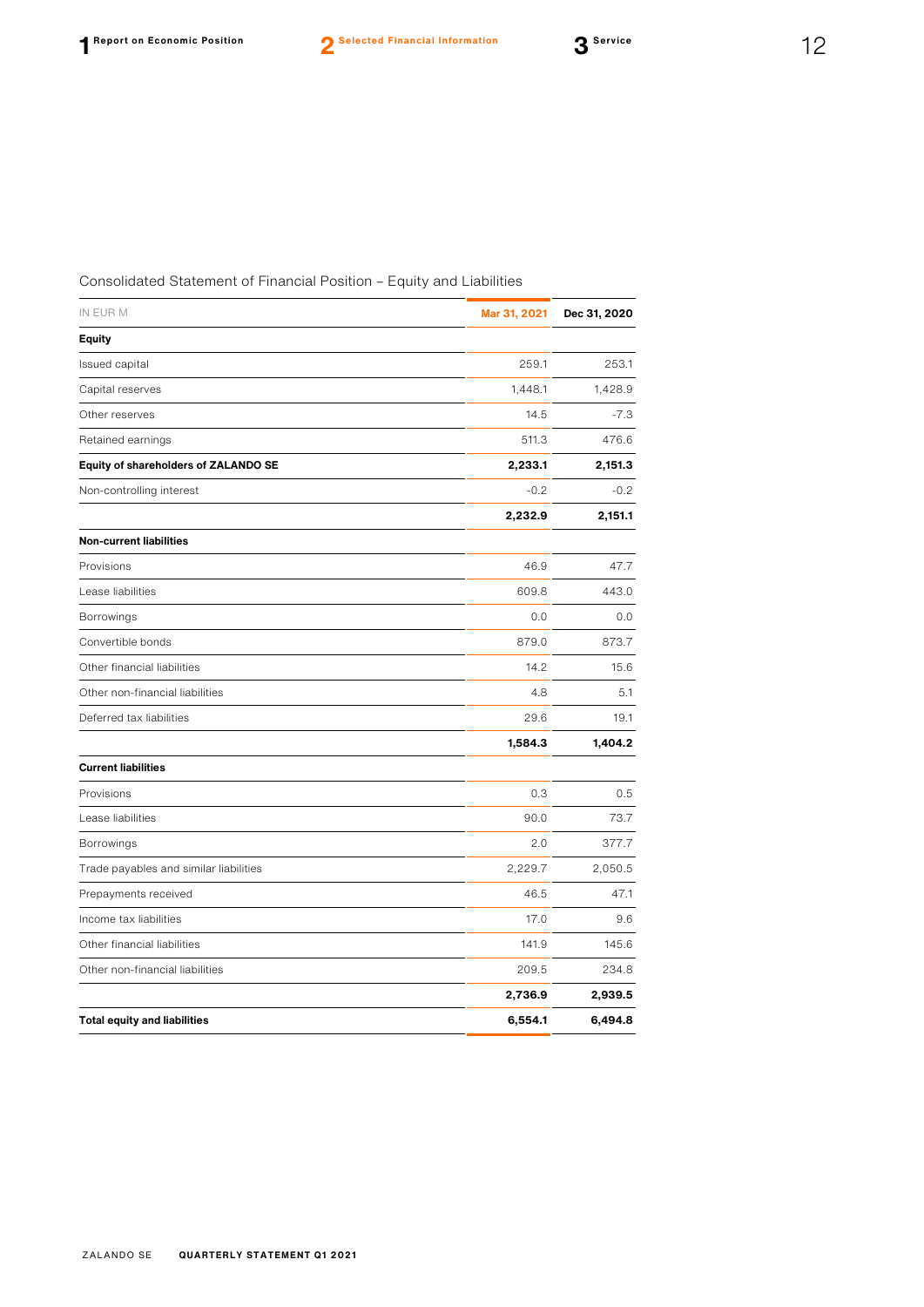## **2.3 Consolidated Statement of Cash Flows**

Consolidated Statement of Cash Flows

| IN EUR M |                                                                                                              | <b>Jan 1 -</b><br>Mar 31, 2021 | Jan 1 -<br>Mar 31, 2020 |
|----------|--------------------------------------------------------------------------------------------------------------|--------------------------------|-------------------------|
| 1.       | Net income for the period                                                                                    | 34.5                           | $-86.4$                 |
| $2. +$   | Non-cash expenses from share-based payments                                                                  | 14.8                           | 14.4                    |
| $3 +$    | Depreciation of property, plant and equipment, lease assets<br>and amortization of intangible assets         | 53.3                           | 50.6                    |
|          | 4. $+/-$ Income taxes                                                                                        | 16.5                           | -47.3                   |
| 5. -     | Income taxes paid, less refunds                                                                              | $-24.9$                        | $-21.4$                 |
|          | 6. +/- Increase/decrease in provisions                                                                       | $-0.2$                         | $-1.6$                  |
|          | 7. -/+ Other non-cash income/expenses                                                                        | 2.1                            | 1.9                     |
|          | 8. +/-Decrease/increase in inventories                                                                       | $-397.9$                       | $-214.0$                |
|          | 9. +/-Decrease/increase in trade and other receivables                                                       | 43.6                           | 101.6                   |
|          | 10. +/- Increase/decrease in trade payables and similar liabilities                                          | 198.1                          | $-70.9$                 |
|          | 11. +/- Increase/decrease in other assets/liabilities                                                        | $-42.7$                        | 12.3                    |
|          | 12. = Cash flow from operating activities                                                                    | $-102.9$                       | -260.8                  |
| $13. +$  | Proceeds from disposal of property, plant and equipment, intangible assets<br>and financial assets           | 0.0                            | 6.0                     |
| 14. -    | Cash paid for investments in property, plant and equipment                                                   | $-16.1$                        | $-28.9$                 |
| $15. -$  | Cash paid for investments in intangible assets                                                               | $-23.7$                        | $-18.8$                 |
|          | 16. = Cash flow from investing activities                                                                    | $-39.8$                        | $-41.8$                 |
| $17. +$  | Cash received from capital increases by the shareholders and stockoption exercises<br>less transaction costs | 14.5                           | 0.6                     |
| 18. -    | Cash repayments of loans                                                                                     | $-375.0$                       | $-0.7$                  |
| $19. +$  | Cash received from loans                                                                                     | 0.0                            | 375.0                   |
| $20. -$  | Cash payments for the principal portion of lease liabilities                                                 | $-17.6$                        | $-15.3$                 |
| $21. =$  | Cash flow from financing activities                                                                          | $-378.1$                       | 359.6                   |
| $22 =$   | Net change in cash and cash equivalents from cash relevant transactions                                      | $-520.8$                       | 57.0                    |
|          | 23.+/- Change in cash and cash equivalents due to exchange rate movements                                    | 0.6                            | 0.5                     |
| $24. +$  | Cash and cash equivalents at the beginning of the period                                                     | 2,644.0                        | 976.5                   |
|          | 25. = Cash and cash equivalents as of March 31                                                               | 2,123.9                        | 1,034.0                 |
|          | <b>Free cash flow</b>                                                                                        | $-142.7$                       | $-302.6$                |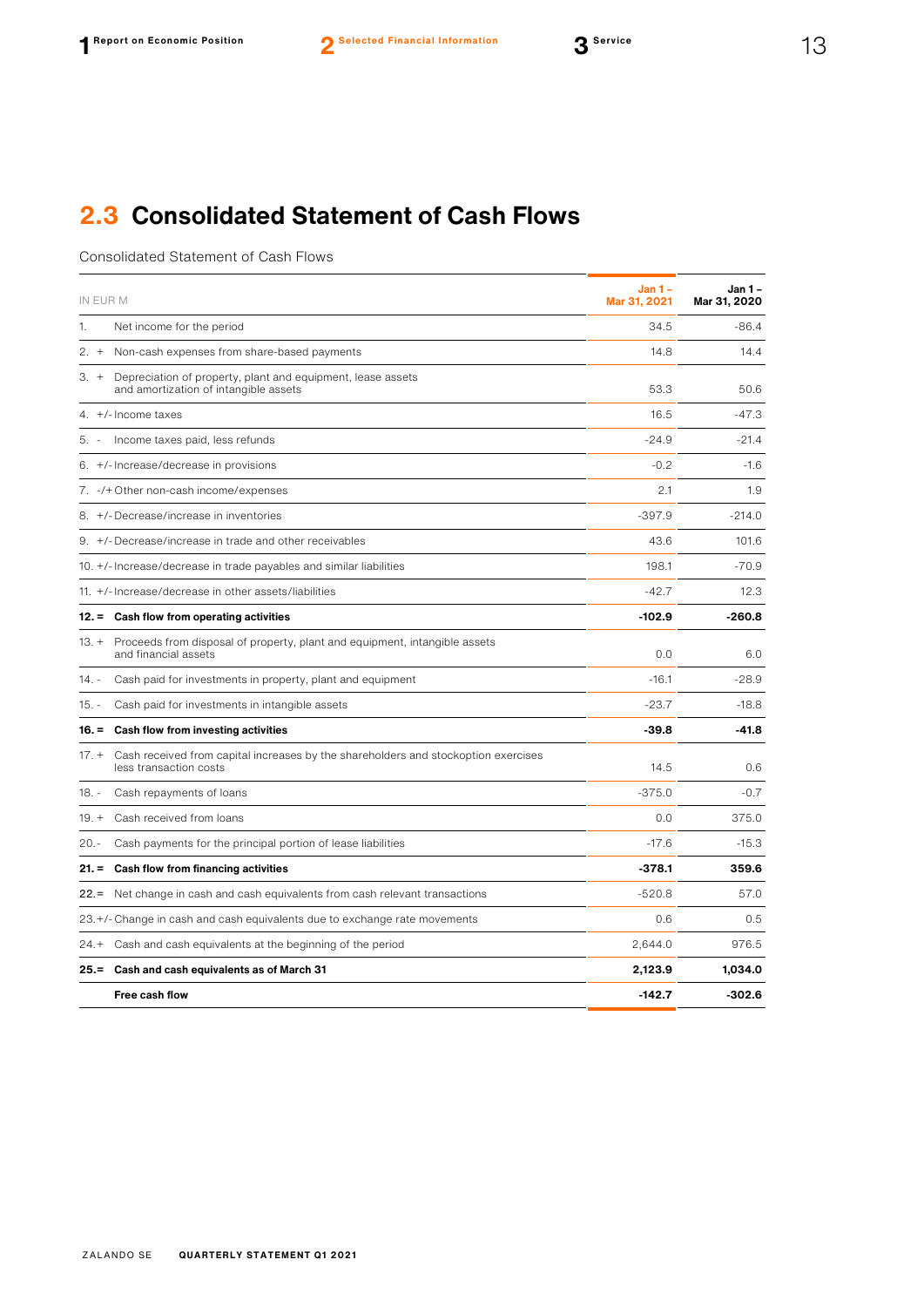### **3.1 Financial Calendar 2021**

Financial Calendar

| Date                  | Event                                          |
|-----------------------|------------------------------------------------|
| Wednesday, May 19     | Annual general meeting 2021                    |
| Thursday, August 5    | Publication of the second quarter results 2021 |
| Wednesday, November 3 | Publication of the third quarter results 2021  |

### **3.2 Imprint**

### Contact

ZALANDO SE Valeska-Gert-Straße 5 10243 Berlin [corporate.zalando.com](http://corporate.zalando.com/) [press@zalando.com](mailto:press@zalando.com)

#### Investor Relations

Patrick Kofler / Head of Investor Relations [investor.relations@zalando.de](mailto:investor.relations@zalando.de)

**Statement Relating to the Future**<br>This quarterly statement contains statements that relate to the future and are based on assumptions and estimates made by the management of ZALANDO SE. Even if the management is of the opinion that these assumptions and estimates are appropriate, the actual development and the actual future results may vary from these assumptions and estimates as a result of a variety of factors. These factors include, for example, changes to the overall economic environment, the statutory and regulatory conditions in Germany and the EU and changes in the industry. ZALANDO SE makes no guarantee and accepts no liability for future development and the actual results achieved in the future matching the assumptions and estimates stated in this quarterly statement. It is neither the intention of ZALANDO SE nor does ZALANDO SE accept a special obligation to update statements related to the future in order to align them with events or developments that take place after this quarterly statement is published.

The quarterly statement is available in English. If there are variances, the German version has priority over the English translation. It is available for download in both languages at [https://corporate.zalando.com/en/investor-relations.](https://corporate.zalando.com/en/investor-relations)